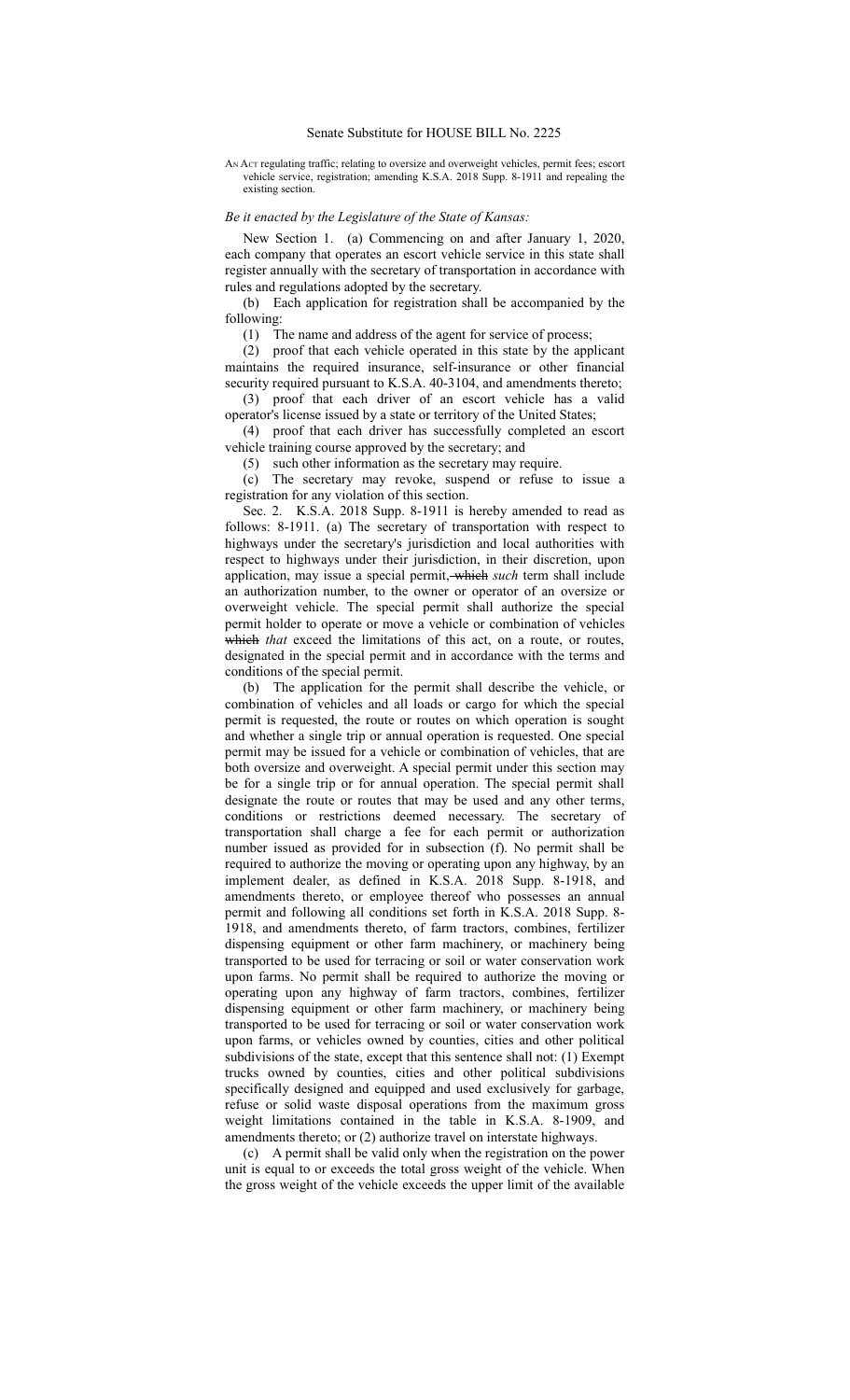registration, the maximum amount of registration must be purchased. The provisions of this subsection shall not apply to a wrecker or tow truck, as defined in K.S.A. 66-1329, and amendments thereto, and registered in accordance with the provisions of K.S.A. 8-143, and amendments thereto.

(d) The secretary or local authority may issue or withhold the permit at the secretary's or local authority's discretion or may limit the number of trips, or establish seasonal or other time limitations within which the vehicles described may be operated on the highways, or may otherwise limit or prescribe conditions of operations of such vehicle or combination of vehicles, when necessary to assure against undue damage to the road. The secretary or local authority may require such undertaking or other security as may be deemed necessary to compensate for any injury to any roadway or road structure.

(e) Every permit shall be carried in the vehicle or combination of vehicles to which it refers and shall be open to inspection by any police officer or authorized agent of any authority granting the permit. It shall be unlawful for any person to violate any of the terms or conditions of the special permit.

(f) The secretary of transportation shall charge and collect fees as follows:

(1) *Prior to January 1, 2020:*

*(A)* Twenty dollars for each single-trip permit;

(2)*(B)* thirty dollars for each single-trip permit for a large structure, as defined by rules and regulations;

 $(3)(C)$  fifty dollars for each single-trip permit for a superload, as defined by rules and regulations;

(4)*(D)* twenty-five dollars for a five-year permit for vehicles authorized to move bales of hay under subsection (j) on noninterstate highways;

(5)*(E)* one hundred and fifty dollars for each annual permit; or

(6)*(F)* two thousand dollars per year for each qualified carrier company for special vehicle combination permits authorized under K.S.A. 8-1915, and amendments thereto, plus \$50 per year for each power unit operating under such annual permit.

*(2) On and after January 1, 2020:*

*(A) Forty dollars for each single-trip permit;*

*(B) two hundred dollars for each single-trip permit for a large structure, as defined by rules and regulations;*

*(C) two hundred dollars for each single-trip permit for a superload, as defined by rules and regulations;*

*(D) twenty-five dollars for a five-year permit for vehicles authorized to move bales of hay under subsection (j) on noninterstate highways;*

*(E) two hundred dollars for each annual permit; or*

*(F) two thousand dollars per year for each qualified carrier company for special vehicle combination permits authorized under K.S.A. 8-1915, and amendments thereto, plus \$50 per year for each power unit operating under such annual permit.*

No fees shall be charged for permits issued for vehicles owned by counties, cities and other political subdivisions of the state. All permit fees received under this section shall be remitted to the state treasurer in accordance with the provisions of K.S.A. 75-4215, and amendments thereto. Upon receipt of each such remittance, the state treasurer shall deposit the entire amount in the state treasury to the credit of the state highway fund. The secretary may adopt rules and regulations for payment and collection of all fees. The secretary may adopt rules and regulations implementing the provisions of this section to prescribe standards for any permit program to enhance highway safety.

(g) If any local authority does not desire to exercise the powers conferred on it by this section to issue or deny permits then such a permit from the local authority shall not be required to operate any such vehicle or combination of vehicles on highways under the jurisdiction of such local authority, but in no event shall the jurisdiction of the local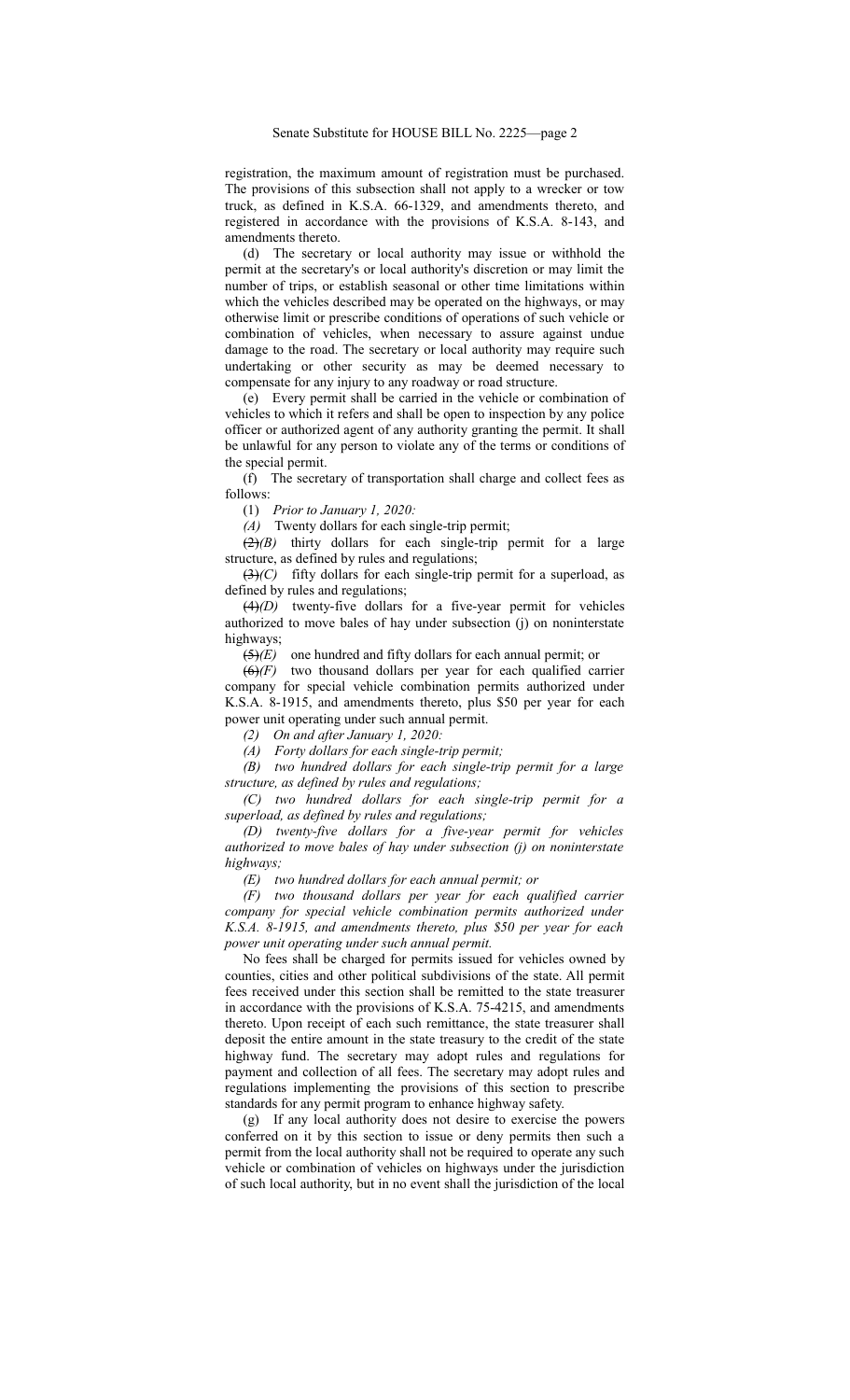authority be construed as extending to any portion of any state highway, any city street designated by the secretary as a connecting link in the state highway system or any highway within the national system of interstate and defense highways, which highways and streets, for the purpose of this section, shall be under the jurisdiction of the secretary.

(h) A house trailer, manufactured home or mobile home-which*that* exceeds the width as provided in-subsection (a) of K.S.A. 8-1902*(a)*, and amendments thereto, may be moved on the highways of this state by obtaining a permit as provided in this section, if:

(1) The width of such house trailer, manufactured home or mobile home does not exceed  $16^{1/2}$  feet;

(2) the driver of the vehicle pulling the house trailer, manufactured home or mobile home has a valid driver's license; and

(3) the driver carries evidence that the house trailer, manufactured home or mobile home, and the vehicle pulling it, are covered by motor vehicle liability insurance with limits of not less than \$100,000 for injury to any one person, and \$300,000 for injury to persons in any one accident, and \$25,000 for injury to property.

For the purposes of this subsection, the terms "manufactured home" and "mobile home" shall have the meanings ascribed to them by K.S.A. 58-4202, and amendments thereto.

(i) Upon proper application stating the description and registration of each power unit, the secretary of transportation shall issue permits for a period, from May 1 to November 15, for custom combine operators to tow custom-combine equipment on a trailer within legal dimensions or a trailer especially designed for the transportation of combines or combine equipment at the rate of \$10 per power unit. Each application shall be accompanied by information as required by the secretary. The permit shall allow custom combine operators to haul two combine headers on designated interstate highways provided:

(1) The vehicle plus the load do not exceed 14 feet in width;

(2) the move is completed during the period beginning 30 minutes before sunrise and ending 30 minutes after sunset; and

(3) the vehicle plus the load are not overweight.

(j) Except as provided in-paragraph  $(2)$  of subsection  $(d)$  of K.S.A. 8-1902*(d)(2)*, and amendments thereto, a vehicle loaded with bales of hay which *that* exceeds the width as provided in subsection (a) of K.S.A. 8-1902*(a)*, and amendments thereto, may be moved on any highway designated as a part of the national network of highways by obtaining a permit as provided by this section, if:

(1) The vehicle plus the bales of hay do not exceed 12 feet in width;

(2) the vehicle plus the bales of hay do not exceed the height authorized under K.S.A. 8-1904, and amendments thereto;

(3) the move is completed during the period beginning 30 minutes before sunrise and ending 30 minutes after sunset;

(4) the vehicle plus the load are not overweight; and

(5) the vehicle plus the load comply with the signing and marking requirements of paragraph (3) of subsection (d) of K.S.A. 8-1902*(d)(3)*, and amendments thereto.

(k) If it is determined by the secretary of transportation that a person has been granted a permit and has not complied with the applicable provisions of this section and the rules and regulations of the secretary of transportation relating thereto, the secretary may cancel the permit and may refuse to grant future permits to the individual.

(l) (1) Vehicles operating under the provisions of a permit issued under subsection (a), which *that* exceed the width limitations prescribed by K.S.A. 8-1902, and amendments thereto, or the length provisions in K.S.A. 8-1904, and amendments thereto, shall have a sign attached which *that* states "OVERSIZE LOAD" and the dimensions of the sign shall be a minimum of seven feet long and 18 inches high. Letters shall be a minimum of 10 inches high with a brush stoke *stroke* of not less than  $1\frac{2}{5}$  inches. The sign shall be readily visible from a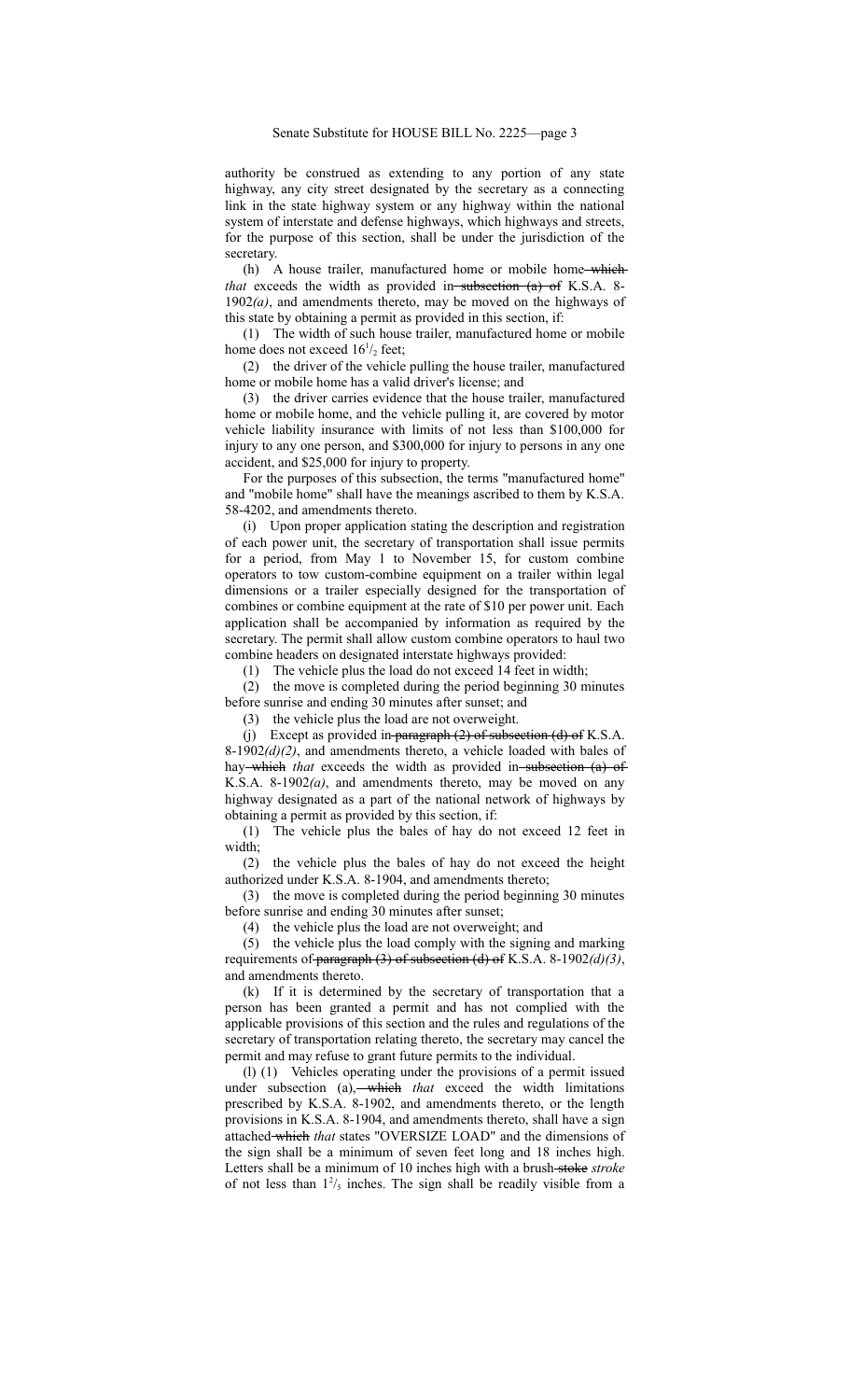distance of 500 feet and shall be removed when the vehicle or load no longer exceeds the legal width dimensions prescribed by K.S.A. 8- 1902, and amendments thereto, or the length provisions in K.S.A. 8- 1904, and amendments thereto. Each such vehicle shall be equipped with red flags on all four corners of the oversize load.

(2) Vehicles operating under the provision of a permit issued under subsection (a), which exceed the weight limitations of K.S.A. 8- 1908 or 8-1909, and amendments thereto, but do not exceed the width limitations prescribed by K.S.A. 8-1902, and amendments thereto, or the length provisions in K.S.A. 8-1904, and amendments thereto, shall not have a sign attached which states "OVERSIZE LOAD."

(m) (1) Vehicles operating under the provisions of a permit issued under subsection (a), which that exceed the width limitations prescribed by K.S.A. 8-1902, and amendments thereto, or the length provisions in K.S.A. 8-1904, and amendments thereto, shall not operate:  $(i)$  *(A)* During the time period between 30 minutes after sunset to 30 minutes before sunrise, unless specifically authorized under another statute or regulation;  $\overline{(ii)}$  *(B)* under conditions where visibility is less than  $\frac{1}{2}$  mile; or  $\left(\frac{1}{11}\right)$  *(C)* when highway surfaces have ice or snow pack or drifting snow.

(2) Vehicles operating under the provisions of a permit issued under subsection (a), which *that* exceed the weight limitations of K.S.A. 8-1908 or 8-1909, and amendments thereto, but do not exceed the width limitations prescribed by K.S.A. 8-1902, and amendments thereto, or the length provisions in K.S.A. 8-1904, and amendments thereto, may operate 24-hour days, except that such vehicles shall not operate when highway surfaces have ice or snow pack or drifting snow.

Sec. 3. K.S.A. 2018 Supp. 8-1911 is hereby repealed.